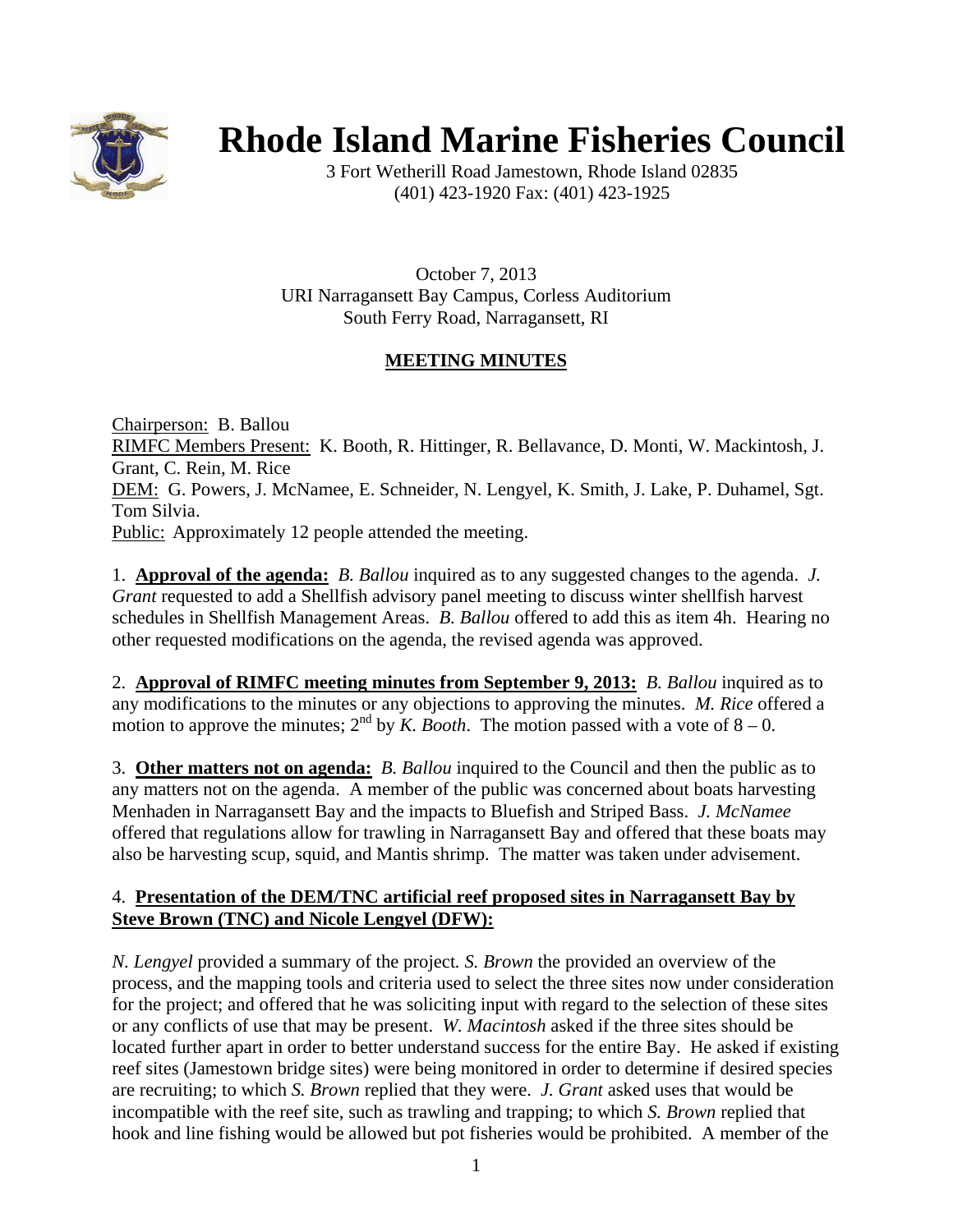audience asked about control sites; to which *S. Brown* replied that Spar and Dyer islands would serve as control sites. *B. Ballou* asked if it would be determined if the reefs are resulting in increased biomass or only a redistribution of existing species; to which *S. Brown* replied that the control sites should aid in determining this. *D. Monti* inquired as to fishing pressure at the sites would be restricted, as he was aware that fishing was occurring in theses areas. *S. Brown* replied that he expects to have dialogue with various groups and the local communities to better understand the existing uses and attempt to minimize conflicts. *J. Grant* offered that contact should be made to K. Eagan to understand other fishing uses at the sites. *W. Macintosh* offered that he would like divers to monitor loss of fishing gear at the sites and to determine if changes may be needed to minimize these losses. *K. Booth* asked about timeframe to restricting fishing activity at the site; if any restrictions would be lifted upon completion of project in 2017. *N. Lengyel* responded that activity would be restricted during the study period but needed to find out about this upon conclusion of the study.

5. **Proposed Striped Bass AP meeting/agenda (date TBD):** Motion made by *R. Hittinger* to approve the meeting and agenda;  $2^{nd}$  by *M. Rice*. **The motion passed by a vote of**  $8 - 0$ **.** 

#### 6. **Presentation of RI Saltwater Recreational Fishing License Program Report by** *K. Smith* **and Council determination as to whether program is continuing to meet its intended purpose:**

*B. Ballou* provided an overview of the Council's role in the review of the program; which is to determine if the program is meeting its objectives and to recommend modifications. *K. Smith* provided a presentation and overview of the program. Upon conclusion of the presentation, *B. Ballou* inquired as to the trends in licensing and why numbers of licenses seems to have plateaued. He asked if the rate of compliance was known; if all persons fishing recreationally have a license. *K. Smith* offered that increase outreach and enforcement efforts may generate better compliance. *C. Rein* offered that he thought the number of licensees (42,000) seemed low and asked if there was a way to determine percent compliance. *K. Smith* offered that reciprocity with Conn., Mass, and NY may be a factor resulting in a lower number of RI licenses. *T. Silvia* provided that most license checks he performs are compliant, and also that most licenses are from out of state. *K. Smith* offered that he would check with these other states to determine if there was a way to determine percentage of out of state licenses being used. *D. Monti* offered it might be helpful to understand neighboring state programs and how they determine compliance. *R. Hittinger* commented that as a restricted receipt account, it is important to be sure the funds are continued to be spent appropriately for the intended purpose to assure the continued viability of this account. *K. Smith* offered that the categories of expenditures within the account could be looked at to assure appropriate spending. *C. Rein* offered that the expenditure on public education seemed low relative to other years and the upcoming year, and that it might be useful to have additional enforcement in order to determine compliance. *B. Ballou* offered that it had been discussed in the past to use this money for additional enforcement and that it would be appropriate to review the specific types of expenditures at this juncture in the program. *M. Rice* asked if the data could be supplemented with data from Enforcement, which could then be used to estimate license saturation levels and determine necessary steps to increase license compliance. M. Bucko offered that he was in support of the enhancing the MRIP collection data, but that the program is too dynamic and evolving at this time and therefore does not support investing in state purchased add-ons at this time. *J. McNamee* offered that it would be important for the Division to monitor how NOAA allocates their funds to be sure the Division isn't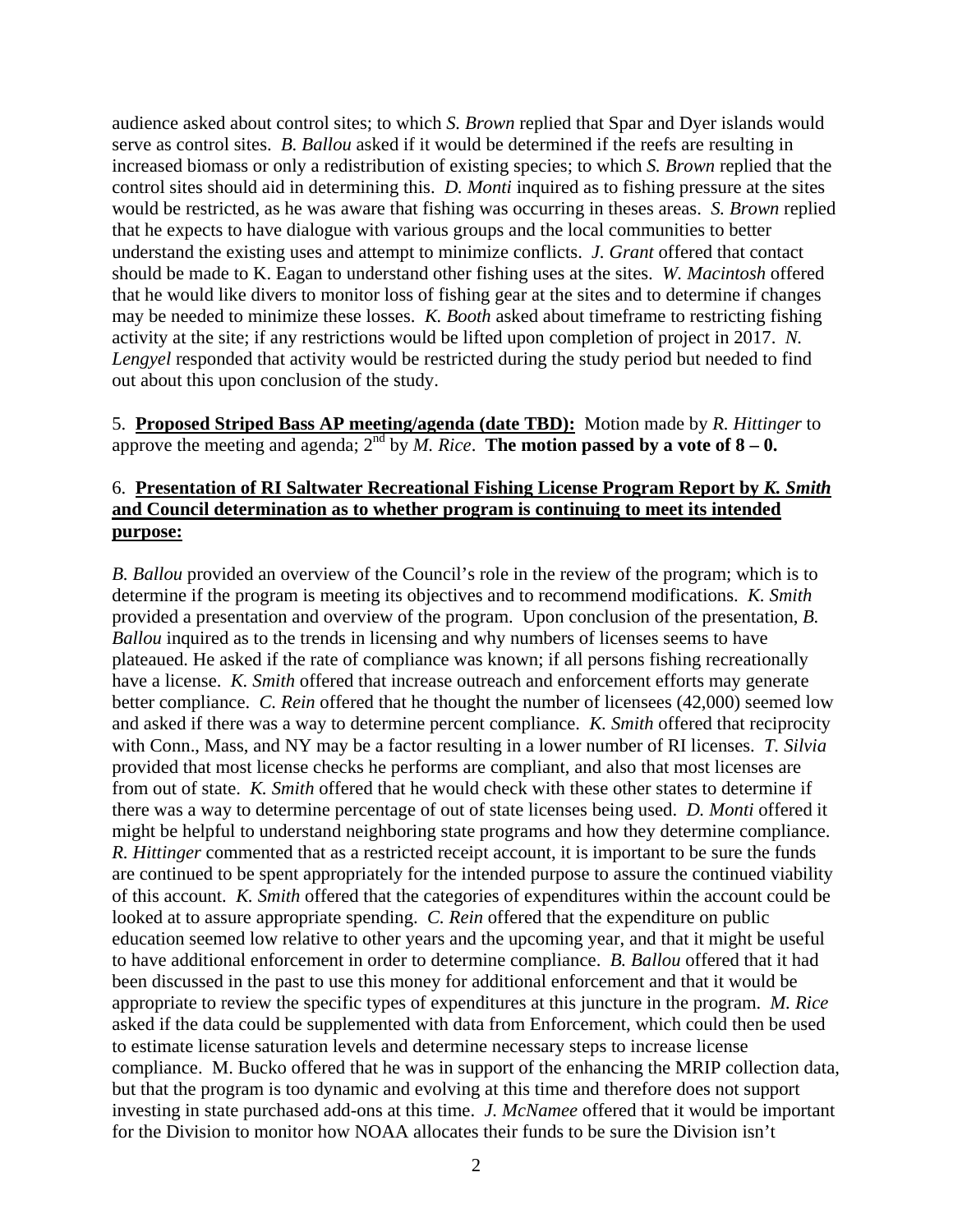penalized for add-ons that have been purchased. *J. Lake* offered that he thought better effort could be made to obtain compliance with the occasional fishermen. *K. Booth* asked what the participation rate for surveys is in order for the data to have statistical validity and be useful. *B. Ballou* offered that he thought that MRIP was reviewing this. *R. Hittinger* offered a motion that the licensing program is continuing to meet its intended purpose;  $2^{nd}$  by *D. Monti*. **The motion passed 8 – 0.** 

## 7. **Need to hold a captain's meeting prior to the 2014 Atlantic herring fishing season:**

*J. Lake* provided a summary of agenda item and the issues for the Council to consider in determining if the meeting was necessary. He concluded that he did not believe there was a need to hold the meeting, as he did not anticipate many new applicants, there are no new management measures proposed, and no gear conflicts that he was aware that would precipitate the need for the meeting. He offered that any prospective applicants could meet with him on an individual basis. He offered that there was a need to address River herring bycatch as this species is rebounding. *R. Hittinger* asked if changes could be made to the River herring avoidance procedures to reduce River herring bycatch. *J. Lake* offered that solutions are being discussed: namely mapping, closures, and bycatch allowance. *W. Macintosh* offered a motion to **not** hold this meeting;  $2^{nd}$  by *D. Monti*. **The motion passed by a vote of**  $8 - 0$ **.** 

## 8. **Approval of the meeting minutes of the Shellfish AP meeting (6/12/13), and IAC meeting (7/8/13):**

*B. Ballou* inquired as to any objections to accepting the minutes and placing on file. Hearing none, the minutes from these two meetings were accepted and placed on file.

# **9/18/2013 public hearing items:**

# 9. **Finfish Sector Management Plan for 2014:**

*B. Ballou* provided a synopsis of the Council's statutory role with deliberating and approving the Sector Management Plans. *J. McNamee* offered that two of the recommendations made in the plan, to 1) cap access to the purse seine and pair trawl endorsements and 2) to discuss options for changing licensing system, were no longer being considered as there has not been significant progress by the IAC with deliberating these matters. These recommendations have therefore been removed from the plan. R*. Hittinger* inquired that the plan appeared to recommending increased effort on Cod and why there would be such a recommendation on a species that is experiencing depleted stocks. *J. McNamee* clarified that the recommendation would be only to maintain current effort and that the matter is not of significant importance for RI as there is minimal commercial fishing for Cod in state waters. *D. Monti* offered a motion to approve the plan;  $2^{nd}$  by *M. Rice*. **The motion passed by a vote of**  $7 - 0$ ; *R. Bellavance* abstaining.

#### 10. **Shellfish Sector Management Plan for 2014:**

*M. Rice* offered a motion to approve the plan;  $2^{nd}$  by *J. Grant*. **The motion passed 8 – 0.** 

#### 11. **Crustacean Sector Management Plan for 2014:**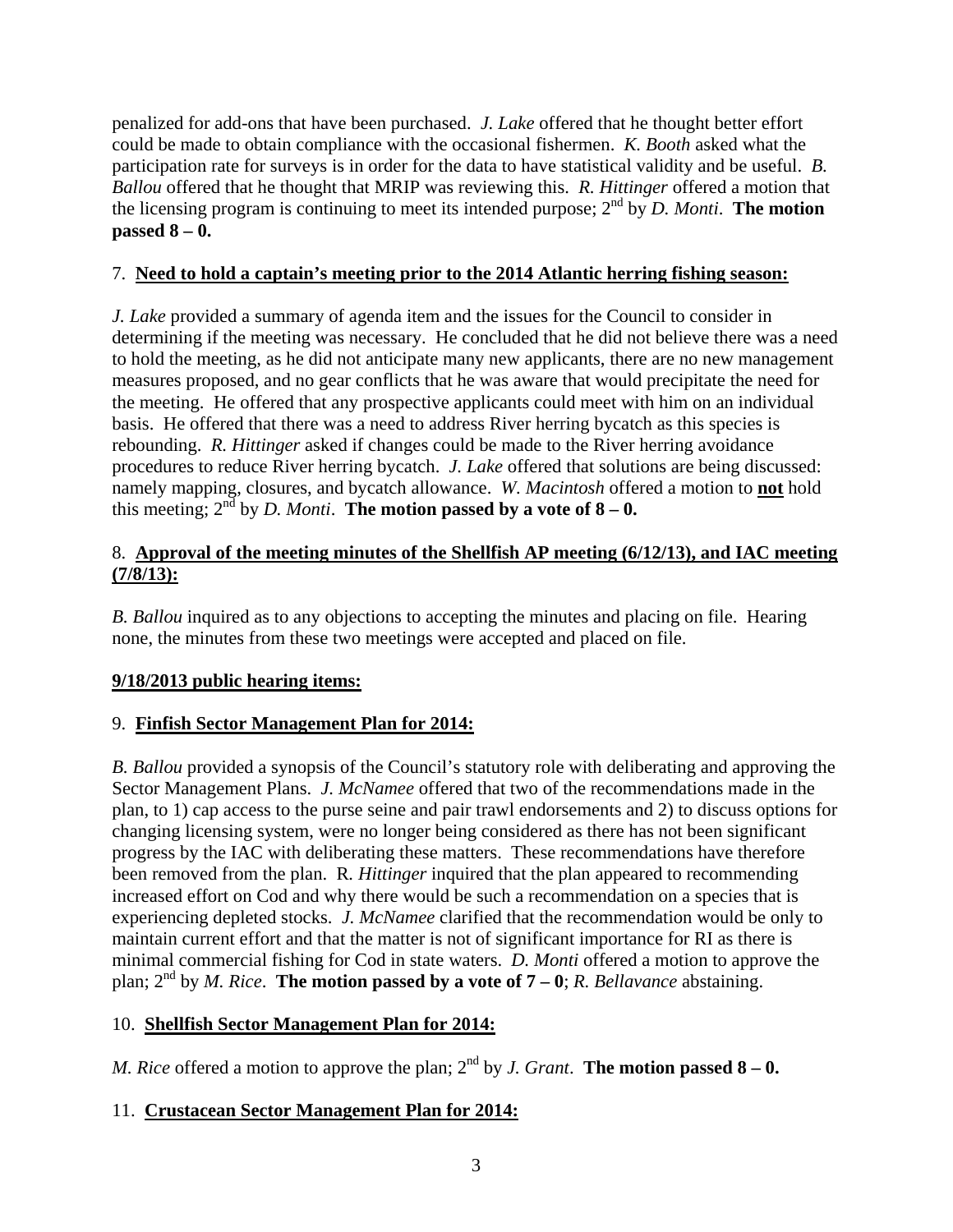*C. Rein* inquired about the recommendation in the plan regarding Blue Crab; in that there is not sufficient data to assess stock status in RI State waters but that the recommendation is that there is not a need to limit access to this fishery at this time. J. McNamee offered that it is not so much a complete lack of data but that there is not an official stock status. He offered that commercial activity in this fishery is low, which is primarily why the recommendation is to not make changes. *D. Monti* offered a motion to approve the plan; 2nd by *M. Rice*. **The motion passed 8 – 0.** 

#### 12. **Amendments to the RI Marine Fisheries regulations, "Commercial and Recreational Saltwater Fishing Licensing Regulations":**

B. Ballou offered that proposed amendments to the Licensing regulations would be broken into separate 6 separate sub-parts for clarity in presenting motions and making recommendations.

# a. **Proposed new endorsement categories for Horseshoe crab biomedical and Horseshoe crab bait:**

*J. Lake* provided a summary of the proposed amendment and the problem with the current administrative process of issuing a permit for the harvest of horseshoe crabs. He offered that the fishery is difficult to manage via the permit, and that management would be effectuated more efficiently via a license endorsement. He informed the group that the current permit process can result in over-harvesting due to late reporting and that there is limited ability to enforce reporting to correct this problem. He offered that as a license endorsement there would be better ability to enforce reporting which would result in more effective management. *B. Ballou* offered clarification that the endorsement is open to all licensed fishermen. He offered that the IAC approved the concept of an endorsement but the group wanted an ad hoc committee to be formed to address further management considerations. *J. McNamee* offered that the Division was fully in support of this amendment in that it would provide for better management. *J. Grant* offered that this item should be combined with item 15 (public hearing item #6) as both of these proposed amendments are mutually inclusive language addressing the same topic; and also offered support for the proposed amendment. He also offered that there was a problem with the current management for bio-medical horseshoe crabs in that some harvesters may be claiming to harvest for bio-medical but may be keeping these for personal bait; that the problem is that there isn't a means to track this harvest or to track if the crabs are actually being sold. He offered that there is a need to document evidence of sale in order to properly manage the fishery, and that there is a need to manage the number of fishermen in this fishery. *A. Webb* offered that she was aware of the problem with the bio-medical crab fishery but that the problem would remain whether by permit or endorsement as the fishery is open. *J. Grant* offered a motion to recommend adoption of the proposed amendment to adopt two new endorsements as presented, but to address a possession limit and a requirement for documentation of bio-medical sales at a later date;  $2<sup>nd</sup>$  by *M. Rice*. **The motion passed 8 – 0.** 

## b. **Proposed Paper Catch and Effort Harvester and Dockside Sales Logbook Endorsement:**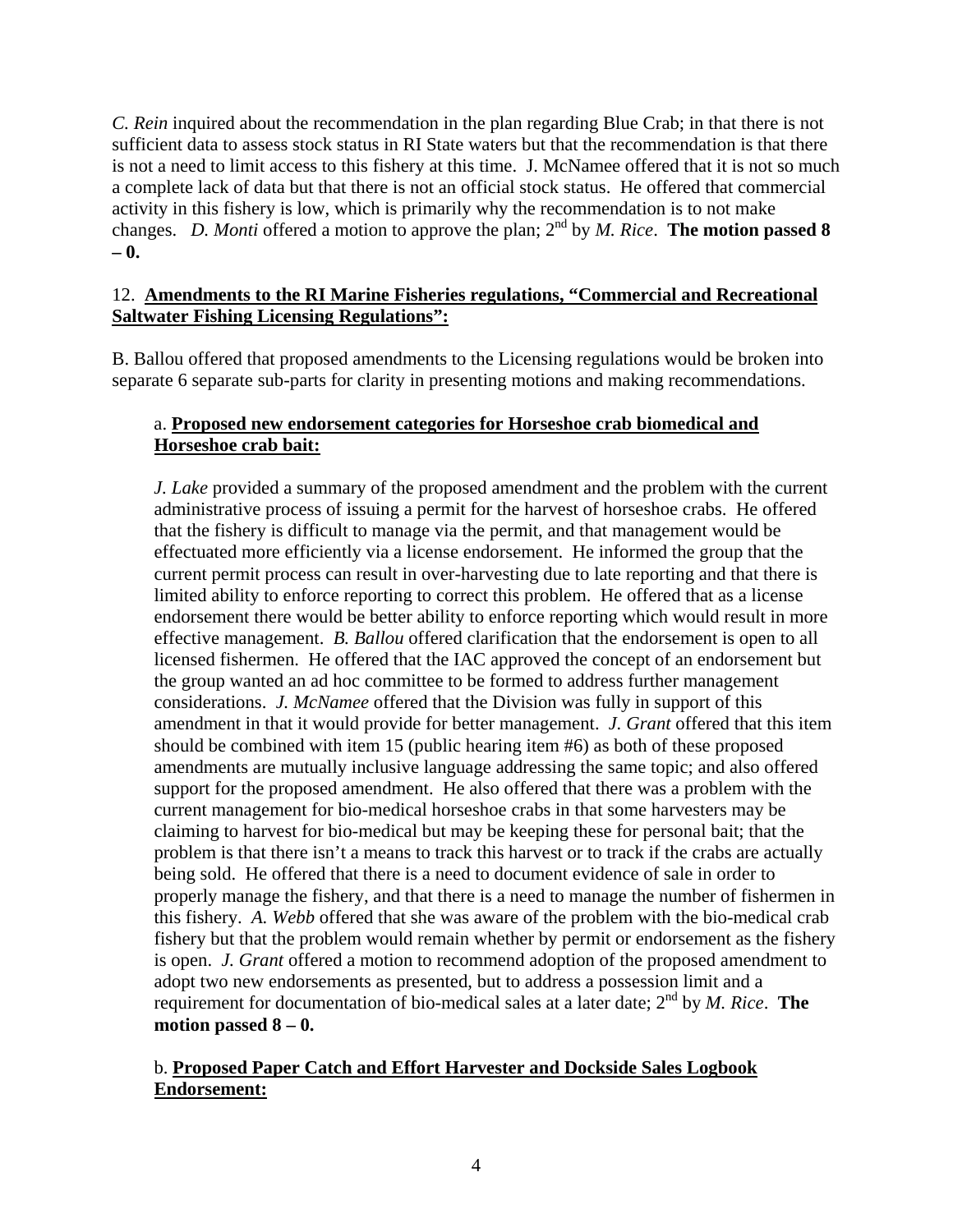*J. Lake* provided a summary of the rationale that resulted in this proposed amendment. He offered that federal funding that supports the printing, mailing and data entry associated with the paper logbooks is ending in 2015, thus creating the need to find an alternative source of funding to support this effort. He also offered that there are fishermen that prefer this method of data entry rather than internet (*e*Trips) and that there is a \$25 fee associated with the endorsement. He offered that the IAC was in support of the endorsement. *J. McNamee* offered Division support for the endorsement and the choice for fishermen between paper or internet reporting. A member of the public offered that he was opposed to the fee associated with the endorsement. *M. Rice* offered a motion to recommend adoption of the proposed amendment;  $2<sup>nd</sup>$  by *R. Hittinger. K. Booth* offered that the fee shouldn't be raised in the future as a means to attempt to force fishermen to change to *e*Trips. B. Ballou offered that any proposed increase in fees would first need go to public hearing. **The motion passed 8 – 0.**

#### c. **Proposed amended endorsement categories for Scup and Winter Flounder:**

*J. Lake* provided a summary of the proposed language. Regarding Winter Flounder, he offered that the proposed amendment is to sync state regulations with recent changes to federal regulations. As a restricted species, the only means with which to bring federally caught fish through RI waters and to RI ports is via a landing license, which is currently only available to RI residents, which results in reduced catch brought to RI ports. He offered that other vessels that are allowed to land other groundfish species (e.g., cod) cannot do so if these vessels also have Winter Flounder on board. He offered that the proposed amendment would afford these vessels the ability to land in RI. Regarding Scup, he offered that the same situation as Winter Flounder exists for the winter sub-period, and that RI is inhibiting landings to RI ports because of this. He offered that removing scup as a restricted finfish is only proposed for the winter sub-period so as not to negatively impact RI fishermen. He offered that the IAC was in support of this amendment; *J. McNamee* offered that the Division is in support of both of the proposed amendments. *W. Macintosh* offered a motion to recommend adoption of the proposed amendment; 2nd by J. Grant. **The motion passed 8 – 0**.

#### d. **Proposed Exit/Entry Ratios for Restricted Finfish, Quahog, and Soft Shell Clam:**

*B. Ballou* offered that the exit/entry ratios applied only to restricted finfish, quahaug, softshell clam, and whelk. *J. Lake* provided a summary of the proposed amendment and that there are no changes in the ratios being proposed (status quo) from the prior year. He offered that the IAC recommended nine new licenses for restricted finfish (1:1, eight retired licenses; round up to multiple of three), twenty three new licenses for quahaug (2:1, 46 licenses/endorsements retired), and 11 new licenses for soft-shell clam (5:1, 55 retired licenses/endorsements). New whelk endorsements would only be allowed to current PEL or CFL license holders with quahaug or soft-shell clam endorsements (status quo from previous year). *J. McNamee* offered Division supports the exit/entry ratios and clarified that the rounding up to three procedure was only proposed for restricted finfish and not for quahaug or soft-shell clam licenses; but that the Division would like advice from the Council as to applying the rounding up procedure to shellfish endorsement categories as well. *K. Booth* offered that the overall goals of licensing needs to be examined in order to better recommend management options. *J. McNamee* offered that the Division provides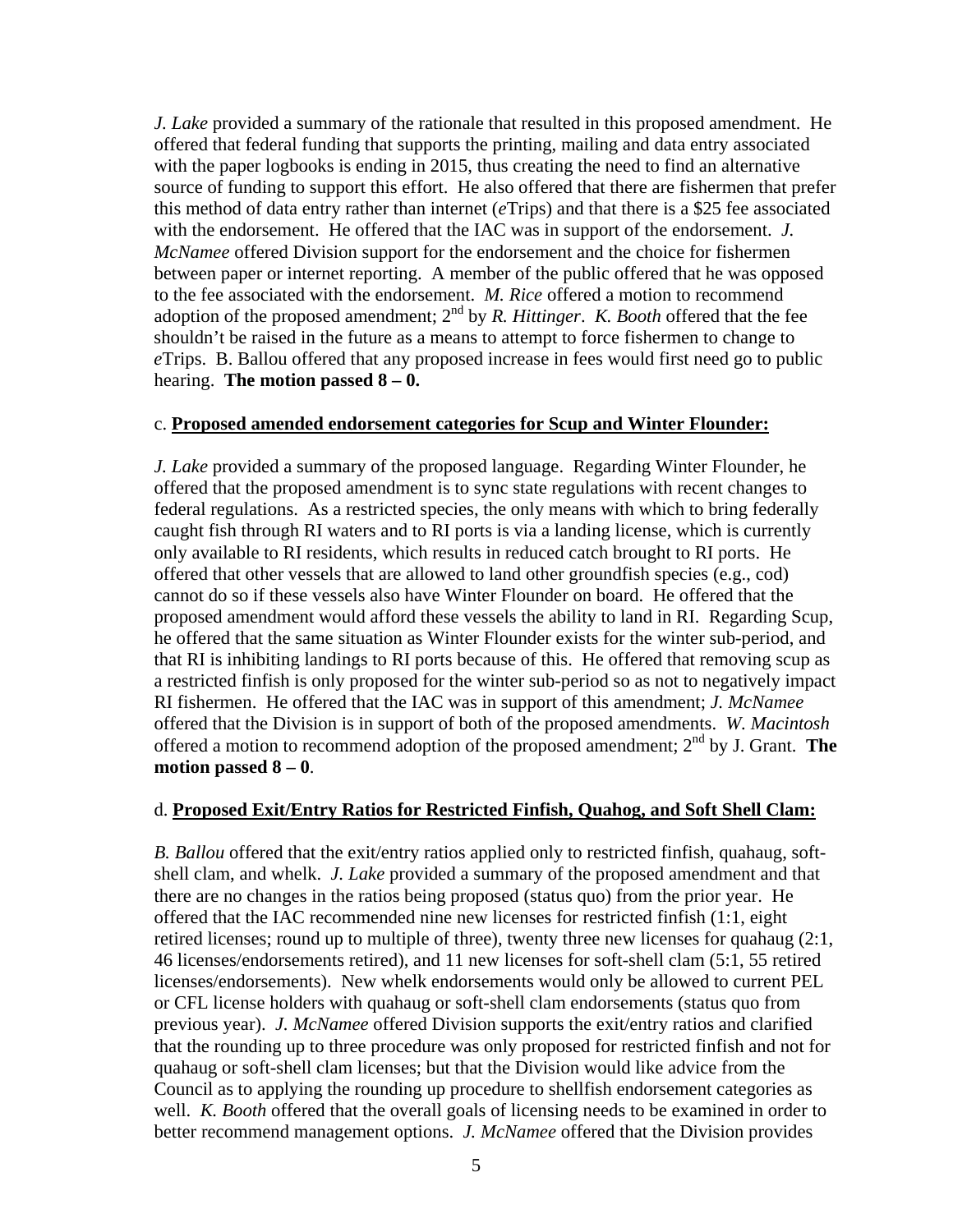the Council with status of fisheries and the Council should recommend management options with which to achieve sustainable fishing effort (i.e., exit/entry ratios). *K. Booth*  offered a motion to recommend adoption of the proposed amendment, and to apply to rounding up procedure to a multiple of three also to the Quahaug and Soft-shell clam fisheries as well; whelk to remain status quo;  $2^{nd}$  by *J. Grant.* The motion passed by a **vote of 8 – 0.** 

# e. **Proposed Amendments to "Issuance of New Licenses Upon Sale of Vessel and Gear":**

*J. Lake provided a summary.* He offered that the IAC recommended tabling this matter as there was not consensus on language and that additional IAC meetings were needed to draft better language and reach consensus. *J. McNamee* offered that the Division is not ready to move forward with this amendment; that further discussion is needed prior to offering a recommendation. *W. Macintosh* offered that fishing history should remain with fisherman and not with the boat; he offered that it is premature to offer a recommendation at this time. *K. Booth* offered that it shouldn't matter if the sale of the business involves sale of the vessel; that it should be allowed to sell the business without the sale of the boat. *W. Macintosh* echoed that the sale should not involve the boat. *M. Rice* offered a motion to **not** recommend adoption of the proposed amendment;  $2<sup>nd</sup>$  by R. Hittinger. **The motion passed by a vote of 8 – 0.**

# f. **Proposed Amendments to Landing Licenses:**

*J. Lake* provided a summary of the proposed language. He offered that the current number of eleven licenses causes confusion and creates a problem for the Division of Law Enforcement. He offered that the IAC was in support of the proposal. *J. McNamee* offered that the Division was in support of the amendment. *W. Macintosh* offered a motion to recommend adoption of the proposed amendment;  $2^{nd}$  by *M. Rice*. **The motion passed by a vote of 8 – 0.** 

# 13. **Proposed amendments to the RI Marine Fisheries regulations "Part XV - Lobsters, Other Crustaceans, and Horseshoe Crabs", regarding LCMA 6 language (section 15.20.3):**

*J. McNamee* offered that the proposed language is an ASMFC compliance issue. *R. Hittinger* offered a motion to recommend adoption of the proposed amendment; 2nd by *J. Grant*. **The motion passed by a vote of 8 – 0.** 

## 14. **Proposed amendments to the RI Marine Fisheries regulations "Part XV - Lobsters, Other Crustaceans, and Horseshoe Crabs", regarding the management of Horseshoe Crabs (section 15.24):**

This item was motioned and voted on in combination with hearing item #4 (1<sup>st</sup> bullet)(*J. Grant* offered a motion to recommend adoption;  $2<sup>nd</sup>$  by *M. Rice*). **The motion passed by a vote of 8** – **0.)** 

# 15. **Proposed amendments to the RI Marine Fisheries regulations "Part X - Equipment Restrictions", regarding trawling roller gear (section 10.12):**